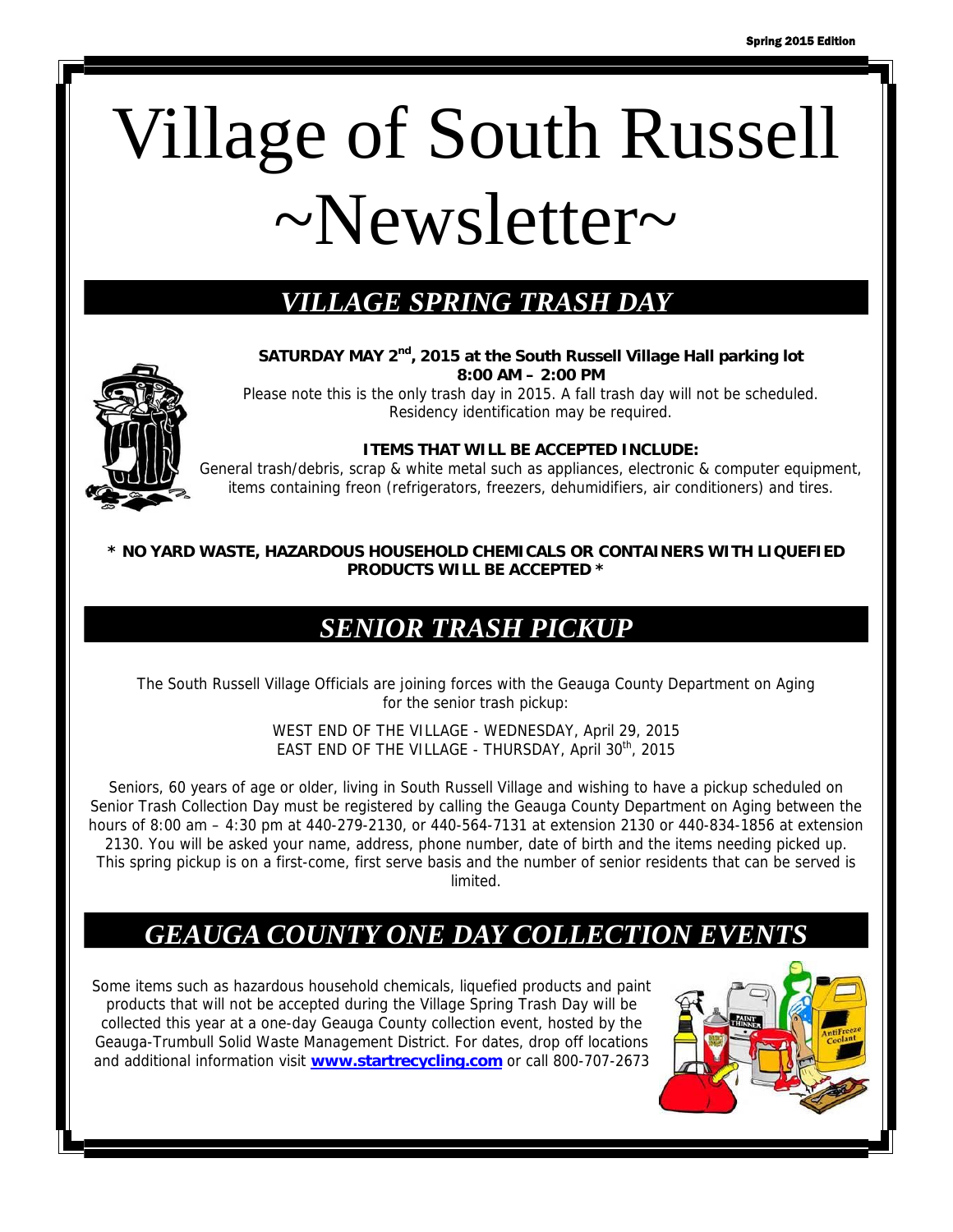## **The Village of South Russell Implements a Curfew**

South Russell Village Council passed an ordinance establishing a curfew for minors. This new ordinance is very similar to the 1997 ordinance passed in the neighboring community of Chagrin Falls. The particular times and age ranges specified in the ordinance mirror one another to avoid confusion between communities. A curfew is in place for:

1. A child under the age of sixteen between 11:00 p.m. & 6:00 a.m. 2. A child age sixteen or seventeen, between 1:00 a.m. & 6:00 a.m.

For additional details, visit our website at www.southrussell.com.

# **C.O.P.S. - Concerned Officers Protecting Seniors**

The South Russell Police Department invites the senior citizens of Geauga County to our C.O.P.S. presentation on **Tuesday, May 12, 2015 at 6:00 pm** at the South Russell Village Hall, 5205 Chillicothe Road. The C.O.P.S. Program was designed to keep our seniors informed and educated about scams targeting seniors, and provides advice on safeguarding your home and property. Free coffee and snacks will be provided. For any questions please email the Police Department at **police@southrussell.com**. Information will also be posted on the Police Department link at **www.southrussell.com** and on our Facebook Page.

## **South Russell Cops and Kids Fishing Day**

The South Russell Police Department will be hosting our third annual Cops & Kids Fishing event at Bellwood Lake on **Sunday, June 14th, 2015 from 9am - 1pm.** This catch and release event is geared towards youths and their parent (s) or guardian for a day of fishing alongside local law enforcement officers. Bring your fishing pole and we'll provide the bait. Refreshments and snacks will be provided. Although we do not require pre-registration, we'd like to hear from you if you plan on attending. Email the Police Department at **police@southrussell.com** and let us know how many will be in your party. This program is made possible with a grant from the Ohio Department of Natural Resources. Information will be posted on the Police Department link at **www.southrussell.com** and on our Facebook Page.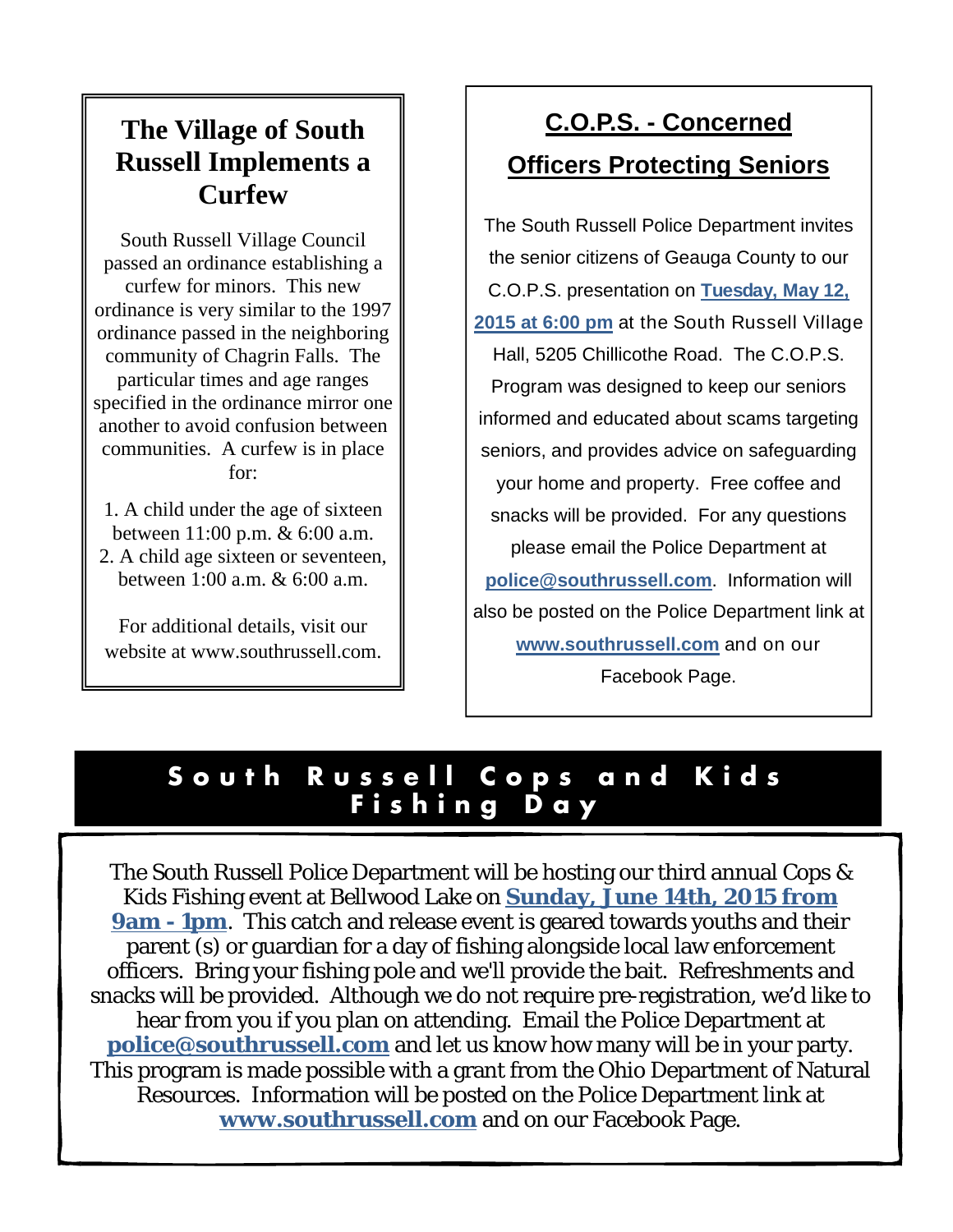#### *South Russell Village Cemetery*

The construction of the South Russell Village Cemetery is almost complete. This cemetery is a beautiful final resting place for current and past residents of South Russell Village. Pricing for full size cemetery lots are \$1,000 for South Russell residents and \$2,000 for former South Russell residents. Pricing for cremation cemetery lots are \$800 for South Russell residents and \$1,600 for former South Russell residents. Opening and closing cost are as follows:

| <b>Adult Full Burial</b> | \$750 Weekday  |
|--------------------------|----------------|
|                          | \$990 Saturday |
| Cremation                | \$350 Weekday  |
|                          | \$450 Saturday |

Additional information can be found on the **www.southrussell.com** website under the "Departments" tab. For specific questions, please contact the Cemetery Clerk, Jennell Dahlhausen, at cemetery@southrussell.com or 440-338-6700 ext. 222.

# **NEW PARK LEASH REQUIREMENTS**

As of April 14, 2015, all animals at the park will be required to be on a leash in **all areas** of the park **EVERYDAY**. The leash must be no longer than 8 feet in length and the animal must be controlled. In addition, animal owners are responsible for cleaning up the animal waste. Violators of these requirements

can receive a fine of up to \$500.

.................................

#### **Park Pavilion Permit**

To reserve the pavilion at the South Russell Village Park, you will need to submit a Park Pavilion Permit with a \$25 nonrefundable fee. To obtain a copy of the permit or to find out the availability of the pavilion, go to the Park Committee page on the Village website at www.southrussell.com or call 440-330-6700, ext. 222.

#### **South Russell ~ Show Your Colors**

Between 300 to 350 flags are displayed three times each year in the Village of South Russell. The first display is early summer when flags are flown for Memorial Day through the Independence Day holiday. Frags are again put up the last week in August for the South Russell. The first<br>display is early summer when flags are displayed three times each year in the Village of South Russell. The first<br>display is early summer when displayed for the final time in late fall for the November Election Day and Veterans Day on November 11th. Extreme weather conditions from heat, wind, cold, rain and snow can take a toll on the flags, poles and hardware, which are purchased through private donations. Interested residents may send donations to:

South Russell Village Hall Show Your Colors 5205 Chillicothe Road South Russell, Ohio 44022

#### **Retired Flag Drop Off**

South Russell Village has a worn flag collection box on the Village campus at the corner of the Service Department building. The collection box is an old US Mail box that is painted with stars and stripes. The flags collected throughout the year are gathered annually to be properly disposed of at a formal ceremony on Flag Day. Feel free to drop off your flag in the collection box at any time.